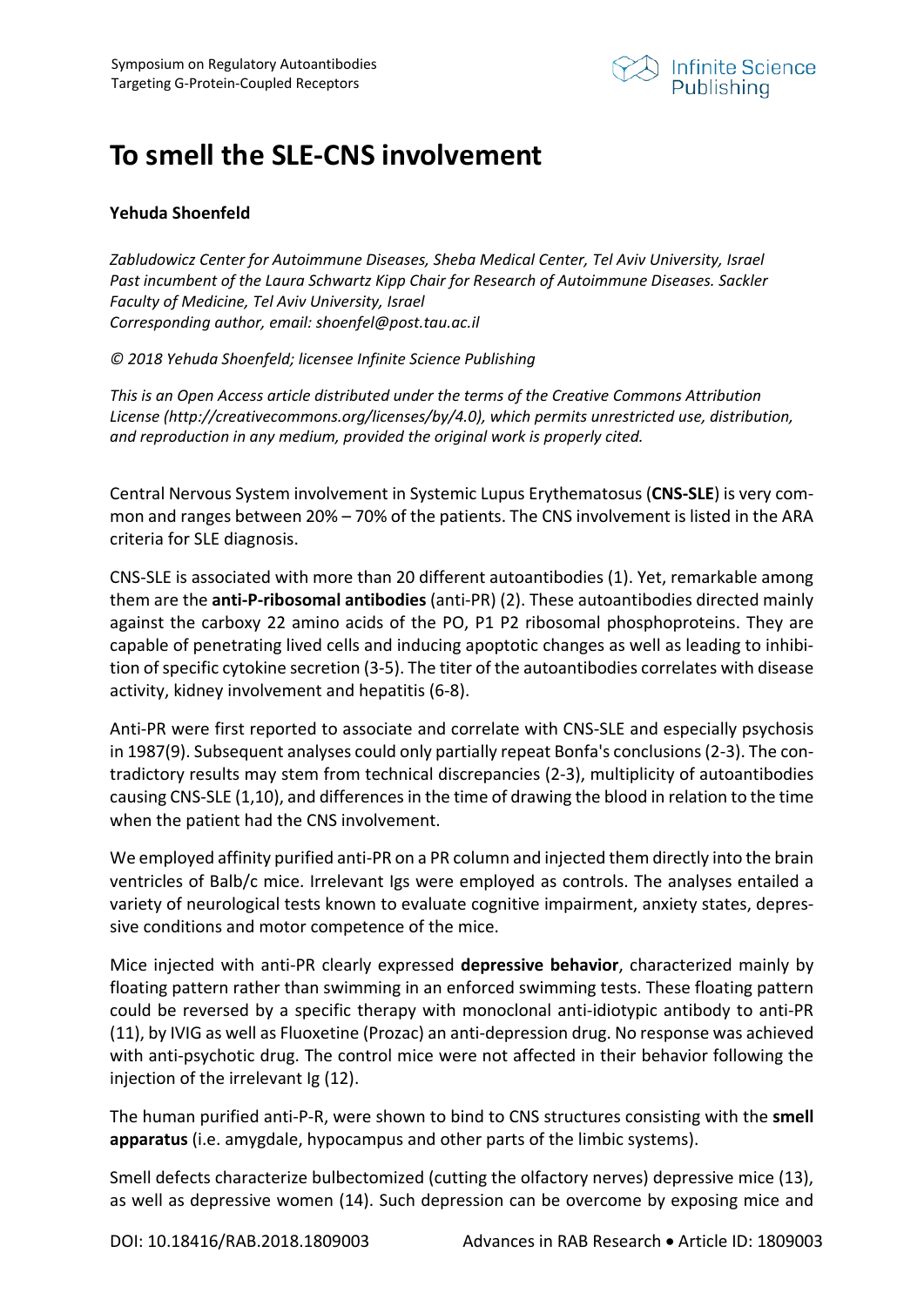

humans to citrus fragrance (15).

Our studies show for the first time the active induction of a psychiatric condition (i.e. depression) with a specific autoantibody, i.e. **anti-PR** (16). Furthermore, the results allude to a novel mechanism to explain the induction of CNS-SLE depression (i.e. involvement of the smell apparatus).

These data may pave the road to a novel approach to depression in CNS-SLE and its therapy as well as in other CNS conditions (12,17,18-21).

References:

1) Gisele Zandman-Goddard, Joab Chapman, Yehuda Shoenfeld.Explosion of autoantibodies involved in neuropsychiatric. SLE and antiphospholipid syndrome. (Submitted to Seminars in Arthritis and Rheumatism, 2006).

2) Eber T, Chapman J, Shoenfeld Y. Anti-ribosimal P-protein and its role in psychiatric manifestations of systemic lupus erythematosus: myth or reality? Lupus 1005; 14: 571-5.

3) Gerli R, Caponi L. Anti-ribosomal P protein antibodies. Autoimmunity 2005; 38: 85-92.

4) Sun KJ, et al. Monoclonal ribosomal P autoantibody inhibits the expression and release of IL-12, TNF-alpha and iNOS in activated RAW macrophage cell line. J Autoimmun 2005; 24: 135- 43.

5) Nagai T, Arinuma Y, Yanagida T, Yamamoto K, Hirohata S. Anti-ribosomal P protein antibody in human systemic lupus erythematosus up-regulates the expression of proinflammatory cytokines by human peripheral blood monoclytes. Arthritis Rheum 2005; 52: 847-55.

6) Karassa FB, et al. Accuracy of anti-ribosomal P protein antibody testing for the diagnosis of neuropsychiatric systemic lupus erythematosus: and international meta-analysis. Arthritis Rheum 2006; 54: 312-24.

7) do Nascimento AP, Viana Vdos S, Testagrossa Lde A, Leon EP, Borda EF, Barros Rt, Bonfa E. Antibodies to ribosomal P proteins: a potential serologic marker for lupus membranous glomerulonephritis. Arthritis Rheum 2006; 54: 1568-72.

8) Takeda I, et al. Anti-ribosimal p antibodies are associated with nephritis, vascular thrombosis and lymphocytopenia in patients with systemic lupus erythematosus. Fukushima J Med Sci 2005; 51: 11-8.

9) Bonfa E, Golombek SJ, Kaufman LD, Skelly S, Weissbach H, Brot N, Elkon KB. Association between lupus psychosis and anti-ribosomal P protein antibodies. New Engl J Med 1987; 317: 265-71.

10) Shovman O, Gilburd B, Barzilai O, Shinar E, Larida B, Zandman-Goddard G, Binder SR, Shoenfeld Y. Evaluation of the BioPlex 2200 ANA screen: analysis of 510 healthy subjects: incidence of natural/predictive autoantibodies. Ann NY Acad Sci 2005; 1050: 380-8.

11) Zhang W, Reichlin M. Production and characterization of a human monoclonal anti-idiotype to anti-ribosomal P antibodies. Clin Immunol 2005; 114: 130-6.

12) Katzav A, Solodeev I, Brodsky O, Chapman J, Pick CG, Blank M, Zhang W, Reichlin M, Shoenfeld Y. Induction of autoimmune depression in mice by anti-ribosomal P antibodies via the limbic system. Arth & Rheum 56: 938-948, 2007.